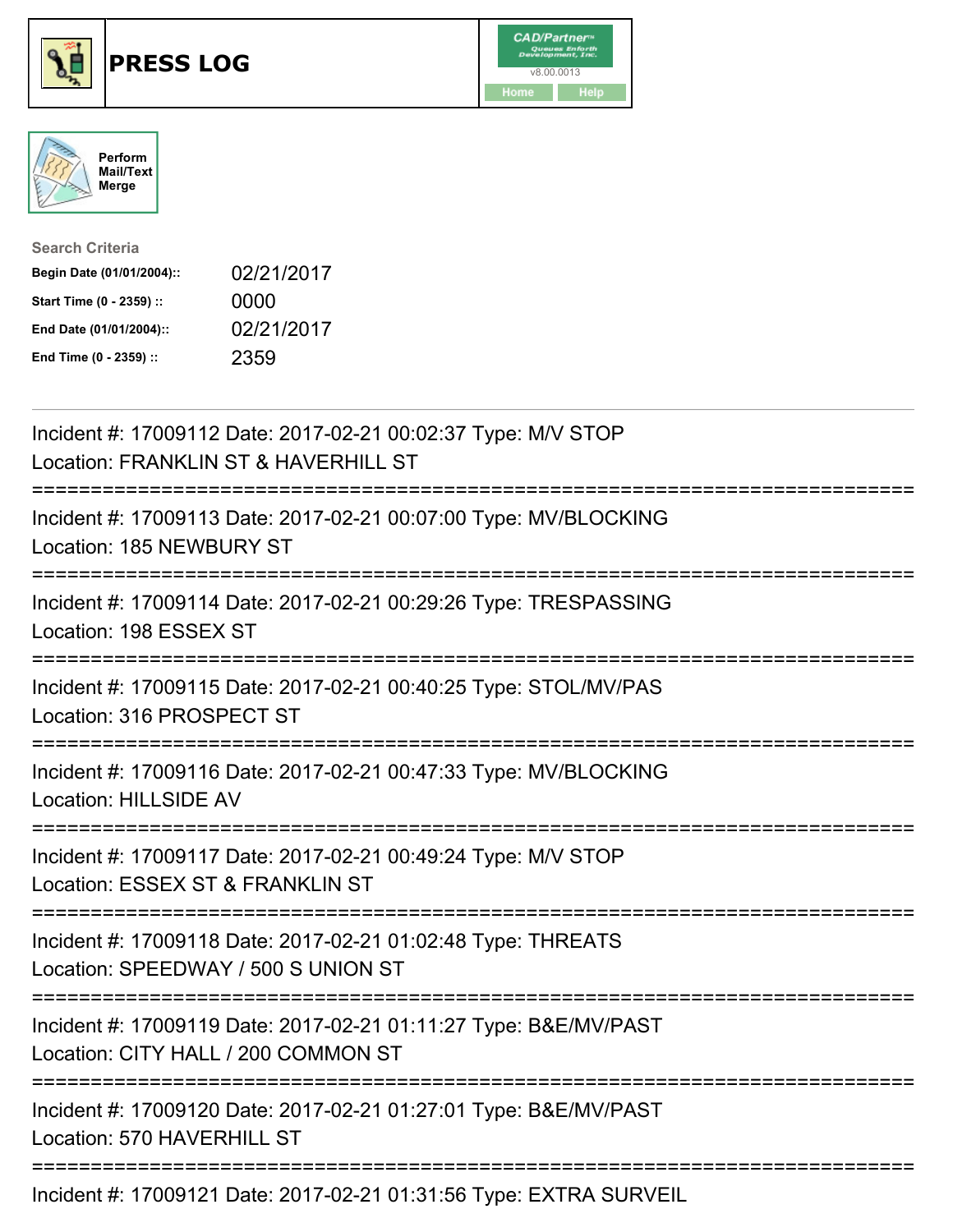Location: SHERMAN ST

| Incident #: 17009122 Date: 2017-02-21 01:35:05 Type: M/V STOP<br>Location: S BROADWAY & SALEM ST          |
|-----------------------------------------------------------------------------------------------------------|
| Incident #: 17009123 Date: 2017-02-21 01:43:29 Type: M/V STOP<br>Location: FITZ ST & LAWRENCE ST          |
| Incident #: 17009124 Date: 2017-02-21 02:02:24 Type: EXTRA SURVEIL<br>Location: 99 BOWDOIN ST             |
| Incident #: 17009125 Date: 2017-02-21 02:19:33 Type: M/V STOP<br>Location: ESSEX ST & JACKSON ST          |
| Incident #: 17009126 Date: 2017-02-21 02:36:25 Type: M/V STOP<br>Location: 342 BROADWAY                   |
| Incident #: 17009127 Date: 2017-02-21 02:47:19 Type: NOTIFICATION<br>Location: 49 WEST ST                 |
| Incident #: 17009128 Date: 2017-02-21 03:12:53 Type: M/V STOP<br>Location: HAVERHILL ST & JACKSON ST\     |
| Incident #: 17009129 Date: 2017-02-21 03:12:54 Type: ASSSIT AMBULANC<br>Location: 28 SUMMER ST FL 3       |
| Incident #: 17009130 Date: 2017-02-21 03:39:13 Type: TOW/REPOSSED<br>Location: 274 E HAVERHILL ST         |
| Incident #: 17009131 Date: 2017-02-21 03:54:25 Type: ALARM/BURG<br>Location: VECINA BEAUTY / 196 BROADWAY |
| Incident #: 17009132 Date: 2017-02-21 04:00:57 Type: SUS PERS/MV<br>Location: 134 WOODLAND ST             |
| Incident #: 17009133 Date: 2017-02-21 05:35:48 Type: ALARM/BURG<br>Location: VECINA BEAUTY / 196 BROADWAY |
| Incident #: 17009134 Date: 2017-02-21 05:36:50 Type: ALARM/BURG<br>Location: 7 BALLARD WY                 |
| Incident #: 17009135 Date: 2017-02-21 05:40:30 Type: ROBBERY ARMED                                        |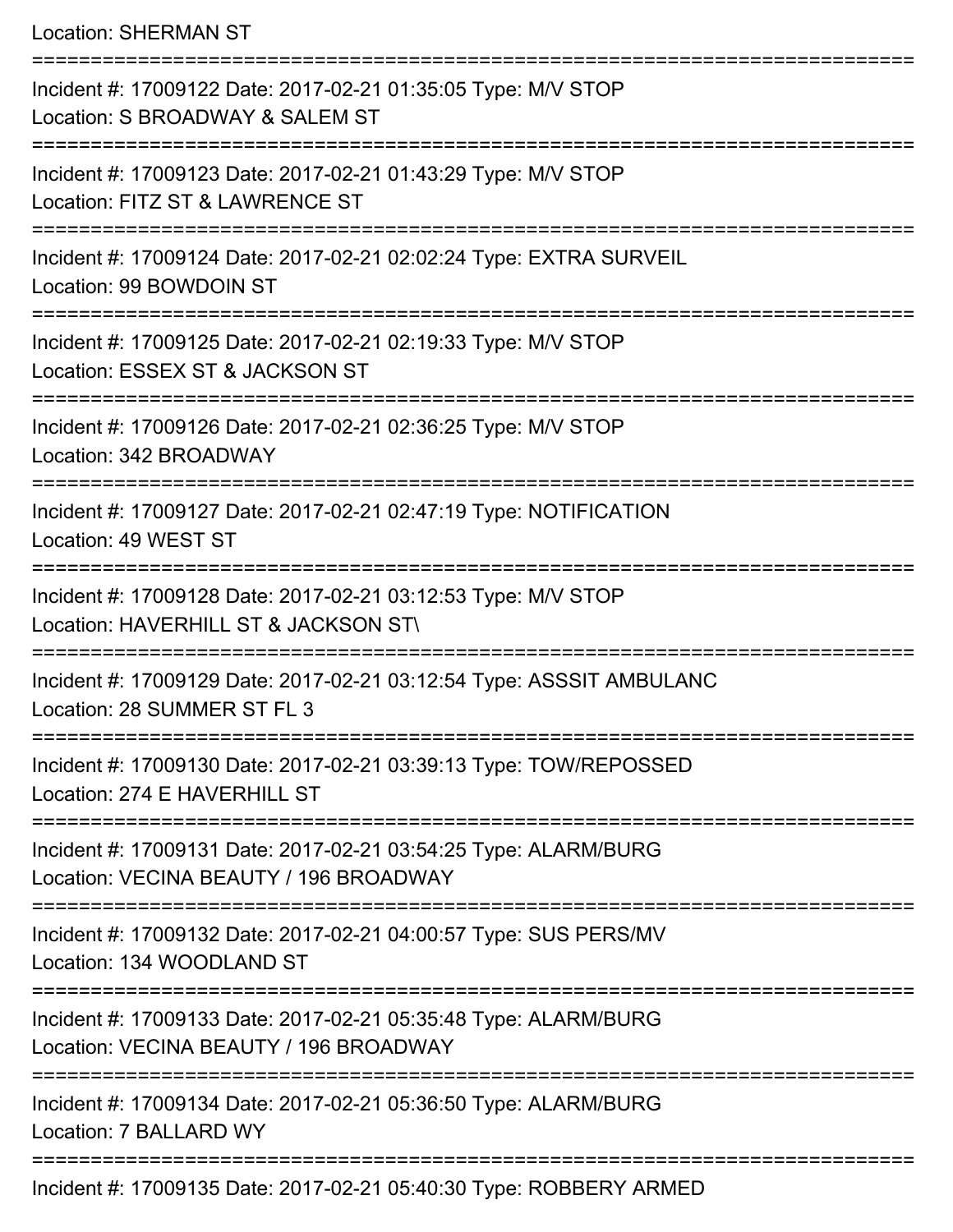| Incident #: 17009136 Date: 2017-02-21 06:09:01 Type: STOL/MV/PAS<br>Location: 30 EAST ST                           |
|--------------------------------------------------------------------------------------------------------------------|
| Incident #: 17009137 Date: 2017-02-21 06:31:29 Type: ROBBERY UNARM<br>Location: LAWRENCE ST & TRENTON ST           |
| Incident #: 17009139 Date: 2017-02-21 06:59:08 Type: ROBBERY PAST<br><b>Location: OAK ST</b>                       |
| Incident #: 17009138 Date: 2017-02-21 06:59:28 Type: ALARM/BURG<br>Location: TAVARES RESIDENCE / 6 CAMPO SECO FL 2 |
| Incident #: 17009140 Date: 2017-02-21 07:02:43 Type: UNWANTEDGUEST<br>Location: 570 S UNION ST                     |
| Incident #: 17009141 Date: 2017-02-21 07:20:19 Type: PARK & WALK<br>Location: BROADWAY                             |
| Incident #: 17009143 Date: 2017-02-21 07:41:28 Type: MV/BLOCKING<br>Location: 61 EUTAW ST                          |
| Incident #: 17009142 Date: 2017-02-21 07:41:56 Type: M/V STOP<br>Location: CANAL ST & HAMPSHIRE ST                 |
| Incident #: 17009144 Date: 2017-02-21 07:45:06 Type: M/V STOP<br>Location: CARVER ST & SALEM ST                    |
| Incident #: 17009145 Date: 2017-02-21 07:45:49 Type: M/V STOP<br>Location: AMESBURY ST & COMMON ST                 |
| Incident #: 17009146 Date: 2017-02-21 08:10:34 Type: M/V STOP<br>Location: FRANKLIN ST & TREMONT ST                |
| Incident #: 17009147 Date: 2017-02-21 08:10:34 Type: M/V STOP<br>Location: AMESBURY ST & COMMON ST                 |
| Incident #: 17009148 Date: 2017-02-21 08:11:12 Type: PARK & WALK<br>Location: BROADWAY                             |
| Incident #: 17009149 Date: 2017-02-21 08:12:17 Type: M/V STOP                                                      |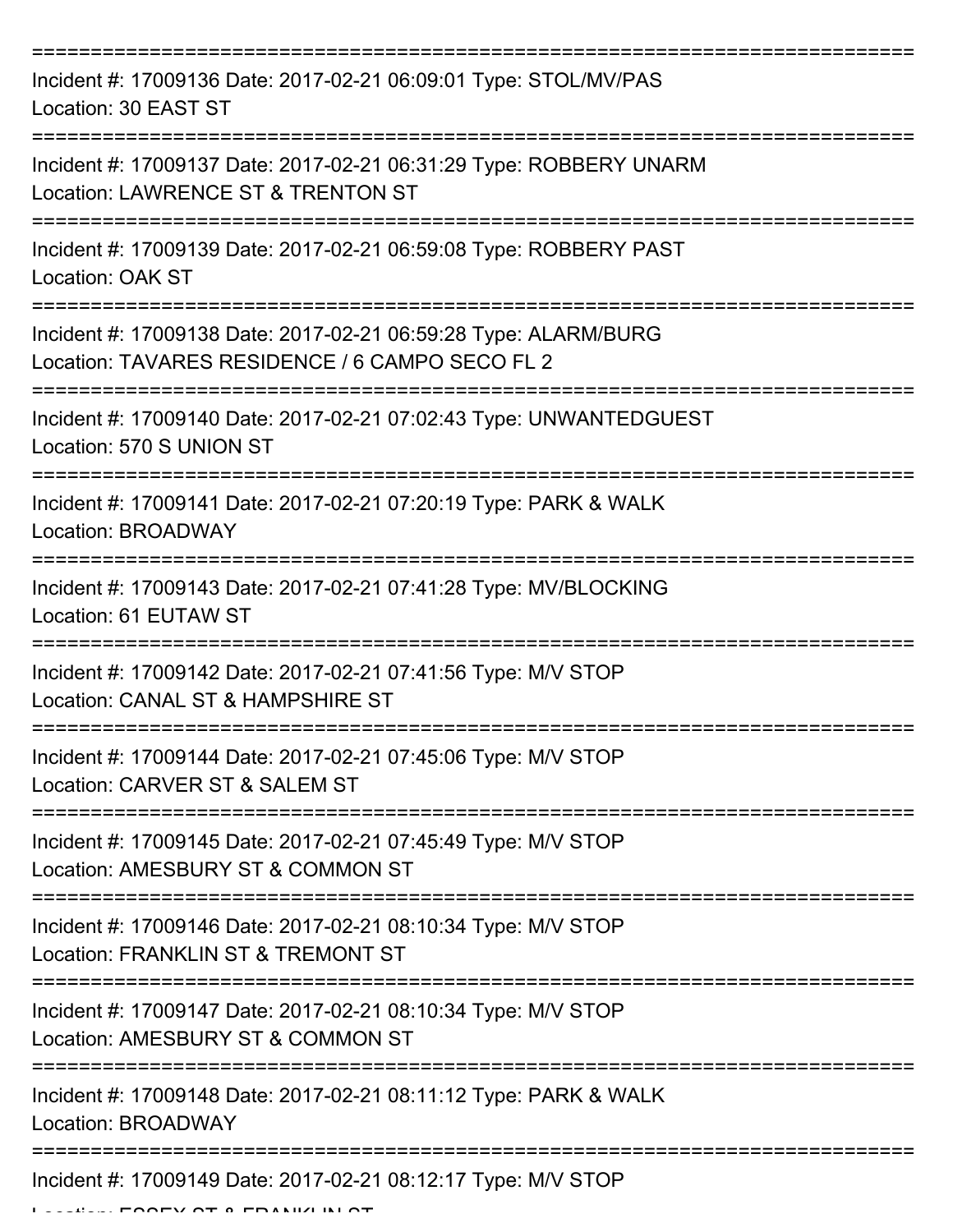| Incident #: 17009150 Date: 2017-02-21 08:13:19 Type: MAN DOWN<br>Location: 133 UNION ST                             |
|---------------------------------------------------------------------------------------------------------------------|
| Incident #: 17009151 Date: 2017-02-21 08:22:50 Type: M/V STOP<br>Location: 205 BROADWAY                             |
| Incident #: 17009152 Date: 2017-02-21 08:24:06 Type: PARK & WALK<br>Location: BROADWAY                              |
| Incident #: 17009153 Date: 2017-02-21 08:28:05 Type: M/V STOP<br>Location: 175 WEST ST                              |
| Incident #: 17009154 Date: 2017-02-21 08:29:43 Type: M/V STOP<br>Location: COMMON ST & LAWRENCE ST                  |
| Incident #: 17009155 Date: 2017-02-21 08:51:25 Type: SEIZED PROP<br>Location: 90 LOWELL ST                          |
| Incident #: 17009156 Date: 2017-02-21 08:55:34 Type: M/V STOP<br>Location: 205 BROADWAY                             |
| Incident #: 17009157 Date: 2017-02-21 09:33:04 Type: PARK & WALK<br>Location: LAWRENCE MEAT COMPANY / 264 LOWELL ST |
| Incident #: 17009158 Date: 2017-02-21 09:38:22 Type: INVESTIGATION<br>Location: 5 CUSTER ST                         |
| Incident #: 17009159 Date: 2017-02-21 09:39:30 Type: B&E/MV/PAST<br>Location: 270 CANAL ST                          |
| Incident #: 17009160 Date: 2017-02-21 09:50:45 Type: INVEST CONT<br>Location: 98 MARBLE AV                          |
| Incident #: 17009161 Date: 2017-02-21 09:56:28 Type: MISSING PERS<br>Location: 16 HANCOCK ST #1                     |
| Incident #: 17009162 Date: 2017-02-21 10:02:51 Type: AUTO ACC/UNK PI<br>Location: ANDOVER ST & S UNION ST           |
| Incident #: 17009163 Date: 2017-02-21 10:03:33 Type: MEDIC SUPPORT                                                  |

Location: 88 AUBURN ST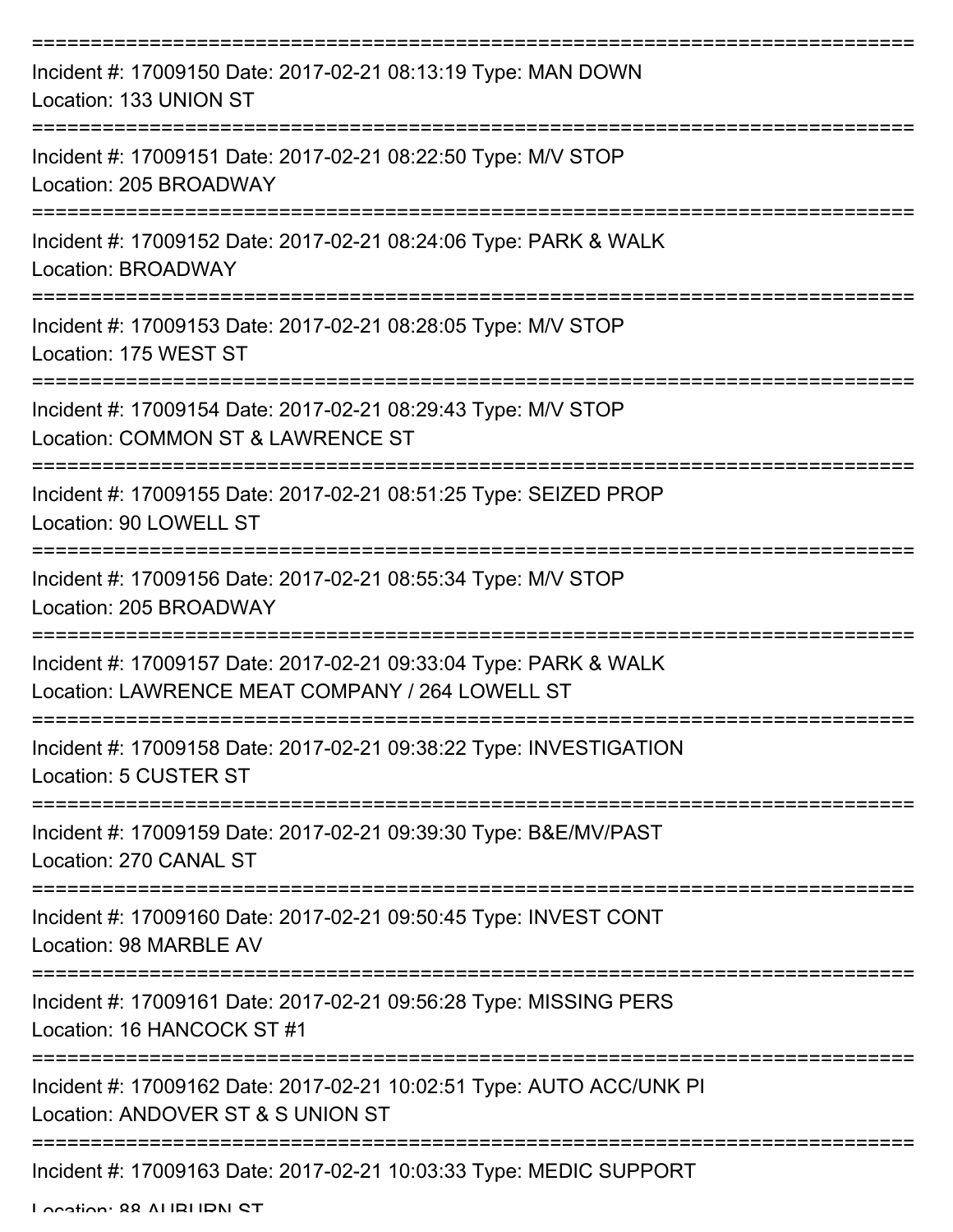| Incident #: 17009164 Date: 2017-02-21 10:18:16 Type: LARCENY/PAST<br>Location: 27 KENDALL ST FL 3                                       |
|-----------------------------------------------------------------------------------------------------------------------------------------|
| Incident #: 17009165 Date: 2017-02-21 10:21:20 Type: ALARM/BURG<br>Location: 20 KNOX ST #15                                             |
| Incident #: 17009167 Date: 2017-02-21 10:21:32 Type: LOST PROPERTY<br>Location: COMMON ST & NEWBURY ST                                  |
| Incident #: 17009166 Date: 2017-02-21 10:22:10 Type: AUTO ACC/NO PI<br>Location: 200 COMMON ST<br>------------------------------------- |
| Incident #: 17009168 Date: 2017-02-21 10:27:55 Type: CK WELL BEING<br>Location: 226 HIGH ST FL 1STFL                                    |
| Incident #: 17009169 Date: 2017-02-21 10:36:28 Type: MAL DAMAGE<br>Location: BRADFORD ST & BROADWAY                                     |
| :================================<br>Incident #: 17009170 Date: 2017-02-21 10:42:53 Type: LARCENY/PAST<br>Location: 27 KENDALL ST       |
| Incident #: 17009171 Date: 2017-02-21 10:47:24 Type: INVEST CONT<br>Location: 181 OLIVE AV                                              |
| Incident #: 17009172 Date: 2017-02-21 10:58:28 Type: INVESTIGATION<br>Location: 114 WATER ST FL 1STFL                                   |
| Incident #: 17009173 Date: 2017-02-21 11:10:23 Type: MEDIC SUPPORT<br>Location: 21 E HAVERHILL ST FL 2                                  |
| Incident #: 17009174 Date: 2017-02-21 11:15:48 Type: LARCENY/PAST<br>Location: 27 KENDALL ST FL 3                                       |
| Incident #: 17009175 Date: 2017-02-21 11:17:08 Type: COURT DOC SERVE<br>Location: 541 HAVERHILL ST                                      |
| Incident #: 17009176 Date: 2017-02-21 11:21:49 Type: GENERAL SERV<br>Location: 185 NEWBURY ST                                           |
| Incident #: 17009177 Date: 2017-02-21 11:27:18 Type: FRAUD<br>Location: 52 CROSBY ST #1                                                 |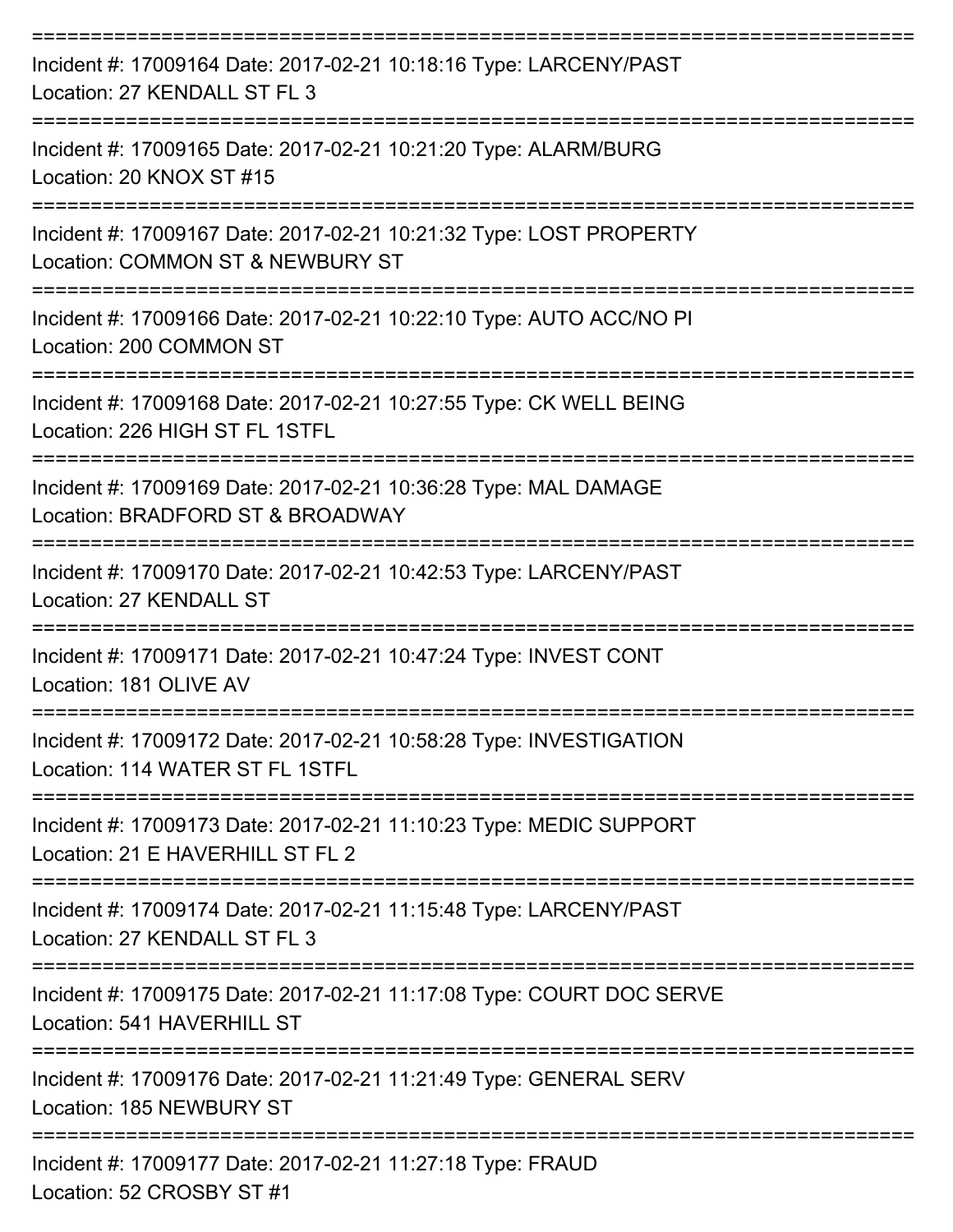| Incident #: 17009178 Date: 2017-02-21 11:31:17 Type: SUS PERS/MV<br>Location: 212 BOXFORD ST                                         |
|--------------------------------------------------------------------------------------------------------------------------------------|
| :================================<br>Incident #: 17009179 Date: 2017-02-21 11:47:48 Type: M/V STOP<br>Location: PARKER ST & SALEM ST |
| Incident #: 17009180 Date: 2017-02-21 12:02:15 Type: M/V STOP<br>Location: 334 PARK ST<br>=====================================      |
| Incident #: 17009181 Date: 2017-02-21 12:04:22 Type: GENERAL SERV<br>Location: 1 THORNTON AV                                         |
| Incident #: 17009182 Date: 2017-02-21 12:05:56 Type: AUTO ACC/NO PI<br>Location: LAWRENCE GENERAL HOSPITAL / 1 GENERAL ST            |
| Incident #: 17009183 Date: 2017-02-21 12:09:26 Type: SUS PERS/MV<br>Location: BROADWAY & PARK ST                                     |
| Incident #: 17009184 Date: 2017-02-21 12:21:26 Type: DOMESTIC/PROG<br>Location: 2 MUSEUM SQ #109                                     |
| Incident #: 17009185 Date: 2017-02-21 12:24:47 Type: COURT DOC SERVE<br>Location: 197 WEST ST                                        |
| Incident #: 17009186 Date: 2017-02-21 12:51:26 Type: M/V STOP<br>Location: 8AYT70 / ESSEX ST & LAWRENCE ST                           |
| Incident #: 17009187 Date: 2017-02-21 12:57:41 Type: COURT DOC SERVE<br>Location: 178 E HAVERHILL ST #E                              |
| Incident #: 17009188 Date: 2017-02-21 13:16:00 Type: LOST PROPERTY<br>Location: 260 E HAVERHILL ST #9                                |
| Incident #: 17009189 Date: 2017-02-21 13:20:36 Type: M/V STOP<br>Location: AUBURN ST & BENNINGTON ST                                 |
| Incident #: 17009190 Date: 2017-02-21 13:27:06 Type: HIT & RUN M/V<br>Location: BERKELY & JACKSON                                    |
| Incident #: 17009191 Date: 2017-02-21 13:36:02 Type: SUS PERS/MV<br>Location: 27 KENDALL ST                                          |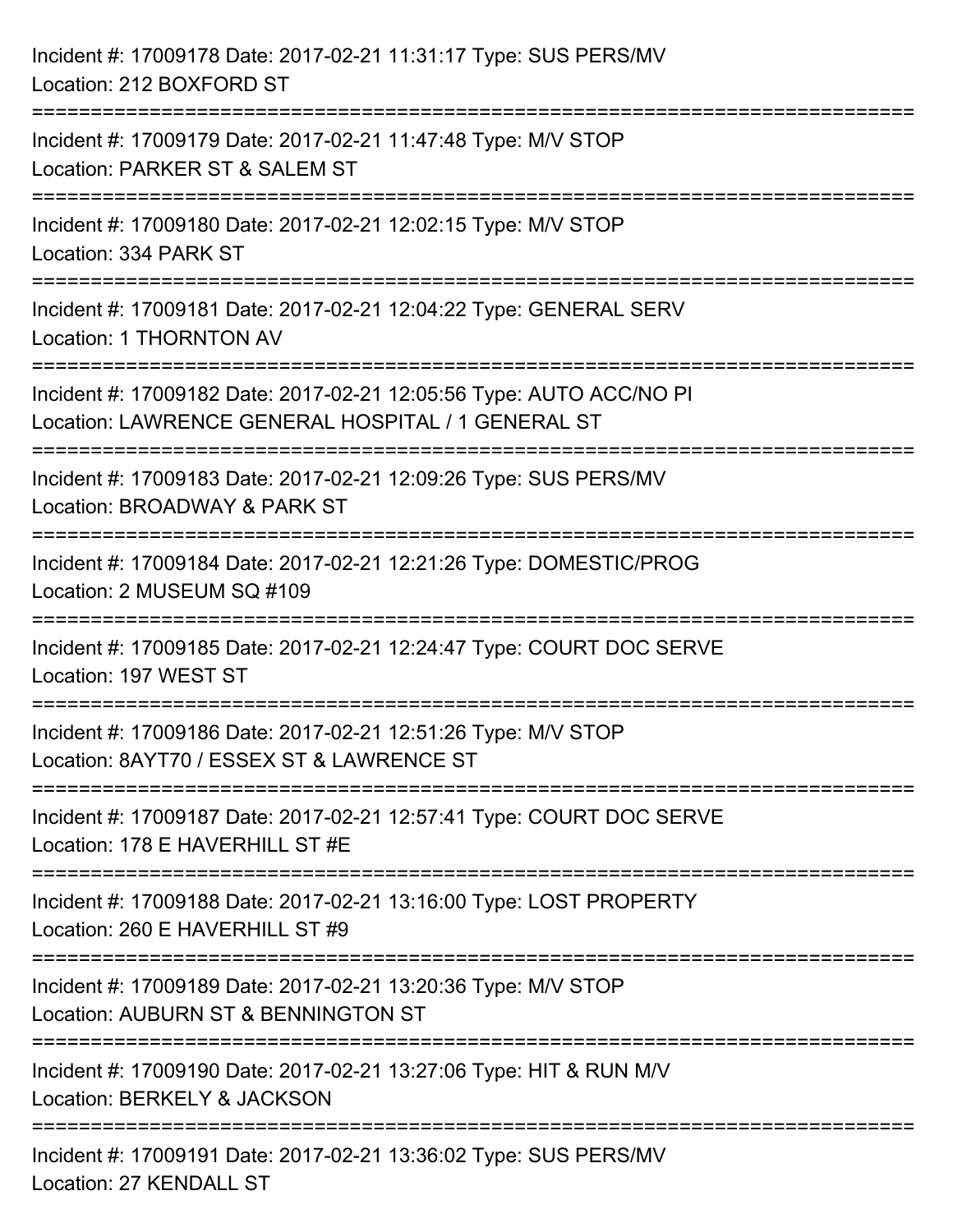| Incident #: 17009192 Date: 2017-02-21 13:42:55 Type: COURT DOC SERVE<br>Location: 383 HAVERHILL ST #40<br>====================================      |
|-----------------------------------------------------------------------------------------------------------------------------------------------------|
| Incident #: 17009193 Date: 2017-02-21 13:48:35 Type: MEDIC SUPPORT<br>Location: 305 HAMPSHIRE ST #B                                                 |
| Incident #: 17009194 Date: 2017-02-21 13:50:18 Type: MV/BLOCKING<br>Location: 198 ESSEX ST<br>:====================================                 |
| Incident #: 17009195 Date: 2017-02-21 14:09:45 Type: DISTURBANCE<br>Location: 408 LOWELL ST                                                         |
| Incident #: 17009196 Date: 2017-02-21 14:14:08 Type: THREATS<br>Location: 19 WINTER ST<br>===========================                               |
| Incident #: 17009197 Date: 2017-02-21 14:15:01 Type: SHOPLIFTING<br>Location: MARKET / 700 ESSEX ST                                                 |
| Incident #: 17009198 Date: 2017-02-21 14:26:54 Type: TENANT PROB<br>Location: 248 BROADWAY<br>===============================<br>================== |
| Incident #: 17009199 Date: 2017-02-21 14:28:24 Type: STOL/MV/PAS<br>Location: 126 HAVERHILL ST FL 2                                                 |
| Incident #: 17009201 Date: 2017-02-21 14:28:26 Type: SUS PERS/MV<br>Location: 80 HOLLY ST<br>=================                                      |
| Incident #: 17009200 Date: 2017-02-21 14:28:54 Type: M/V STOP<br>Location: PROSPECT ST & VINE ST                                                    |
| Incident #: 17009202 Date: 2017-02-21 14:37:55 Type: M/V STOP<br>Location: APPLETON ST & ESSEX ST                                                   |
| Incident #: 17009203 Date: 2017-02-21 14:44:35 Type: M/V STOP<br>Location: BOWDOIN ST & CLIFTON ST                                                  |
| Incident #: 17009206 Date: 2017-02-21 14:50:19 Type: MAL DAMG PROG<br>Location: 170 LAWRENCE ST                                                     |
| Incident #: 17009204 Date: 2017-02-21 14:52:43 Type: SHOPLIFTING<br>Location: WALGREENS / 220 S BROADWAY                                            |

===========================================================================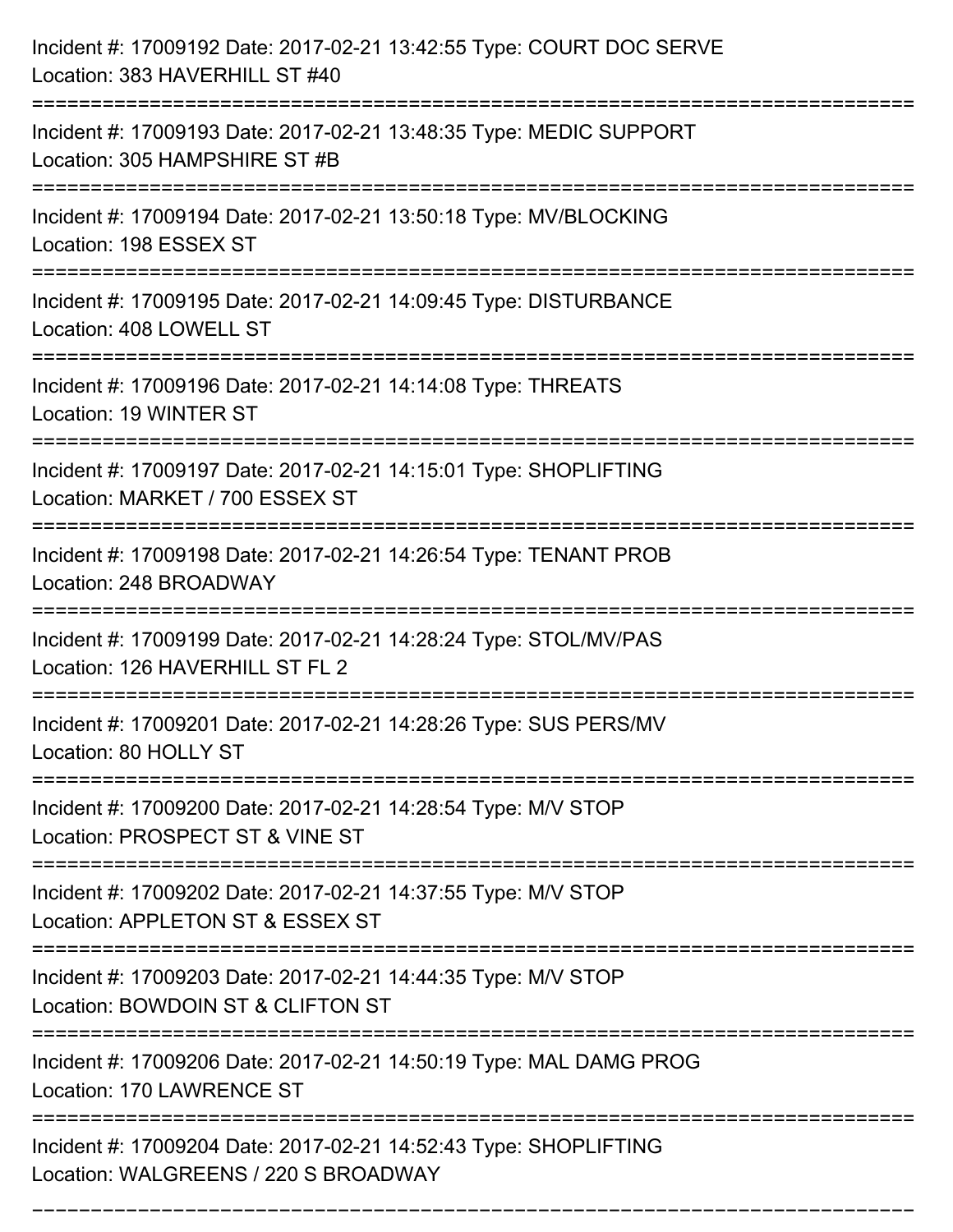| Incident #: 17009205 Date: 2017-02-21 14:55:30 Type: AUTO ACC/NO PI<br>Location: 379 HAVERHILL ST                               |
|---------------------------------------------------------------------------------------------------------------------------------|
| Incident #: 17009207 Date: 2017-02-21 15:07:27 Type: CK WELL BEING<br>Location: 534 HAVERHILL ST                                |
| Incident #: 17009208 Date: 2017-02-21 15:33:00 Type: RECOV/STOL/MV<br>Location: 14 ADAMS ST<br>================================ |
| Incident #: 17009209 Date: 2017-02-21 15:38:53 Type: ALARM/BURG<br>Location: 63 BEACON ST                                       |
| Incident #: 17009210 Date: 2017-02-21 15:39:02 Type: 209A/SERVE<br>Location: 117 THOREAU WAY                                    |
| Incident #: 17009211 Date: 2017-02-21 15:43:18 Type: SUS PERS/MV<br>Location: S CANAL ST                                        |
| Incident #: 17009212 Date: 2017-02-21 15:44:14 Type: SUS PERS/MV<br>Location: BRADFORD ST & BROADWAY                            |
| Incident #: 17009213 Date: 2017-02-21 15:48:12 Type: CK WELL BEING<br>Location: 534 HAVERHILL ST FL 2                           |
| Incident #: 17009214 Date: 2017-02-21 15:50:02 Type: HIT & RUN M/V<br>Location: ANDOVER ST & FOSTER ST                          |
| Incident #: 17009216 Date: 2017-02-21 16:00:20 Type: GENERAL SERV<br>Location: 260 E HAVERHILL ST                               |
| Incident #: 17009215 Date: 2017-02-21 16:01:23 Type: 209A/SERVE<br>Location: 212 BOXFORD ST                                     |
| Incident #: 17009217 Date: 2017-02-21 16:16:59 Type: INVESTIGATION<br>Location: 90 LOWELL ST                                    |
| Incident #: 17009218 Date: 2017-02-21 16:21:47 Type: M/V STOP<br>Location: 24 CROSS ST                                          |
| Incident #: 17009219 Date: 2017-02-21 16:26:20 Type: M/V STOP<br>Location: 296 BROADWAY                                         |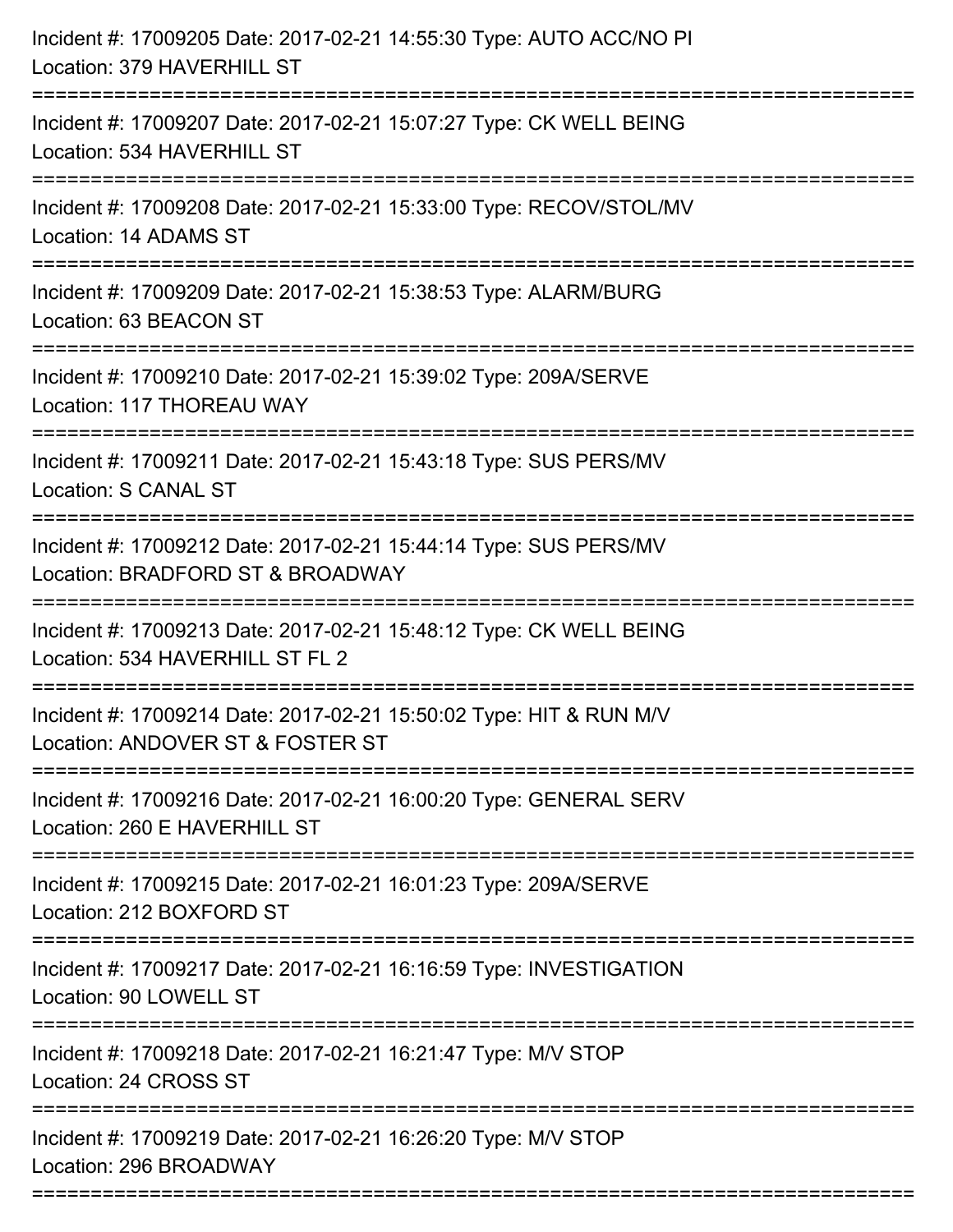Location: 488 HOWARD ST #2

| Incident #: 17009220 Date: 2017-02-21 16:33:32 Type: 209A/SERVE<br>Location: 133 S BROADWAY                            |
|------------------------------------------------------------------------------------------------------------------------|
| Incident #: 17009221 Date: 2017-02-21 16:33:51 Type: B&E/PAST<br>Location: 112 MARSTON ST #304                         |
| Incident #: 17009223 Date: 2017-02-21 16:40:46 Type: M/V STOP<br>Location: CENTRAL BRIDGE / 0 MERRIMACK ST             |
| Incident #: 17009224 Date: 2017-02-21 16:45:24 Type: 209A/SERVE<br>Location: 26 MARGIN ST                              |
| Incident #: 17009226 Date: 2017-02-21 16:55:13 Type: DOMESTIC/PAST<br>Location: BUCKLEY GARAGE / AMESBURY & COMMON ST  |
| Incident #: 17009225 Date: 2017-02-21 16:55:56 Type: 209A/SERVE<br>Location: 24 WASHINGTON ST                          |
| Incident #: 17009227 Date: 2017-02-21 16:59:56 Type: WARRANT SERVE<br>Location: 38 FULTON ST FL 3                      |
| Incident #: 17009228 Date: 2017-02-21 17:02:18 Type: KEEP PEACE<br>Location: 54 NEWBURY ST FL 1                        |
| Incident #: 17009229 Date: 2017-02-21 17:15:02 Type: M/V STOP<br>Location: ESSEX ST & FRANKLIN ST                      |
| Incident #: 17009230 Date: 2017-02-21 17:23:04 Type: INVEST CONT<br>Location: LOAN USA / 92 BROADWAY                   |
| Incident #: 17009231 Date: 2017-02-21 17:25:09 Type: 209A/SERVE<br>Location: 157 NEWBURY ST                            |
| Incident #: 17009232 Date: 2017-02-21 17:26:13 Type: INVEST CONT<br>Location: LAWRENCE GENERAL HOSPITAL / 1 GENERAL ST |
| Incident #: 17009233 Date: 2017-02-21 17:32:37 Type: SUS PERS/MV<br>Location: 185 NEWBURY ST                           |
|                                                                                                                        |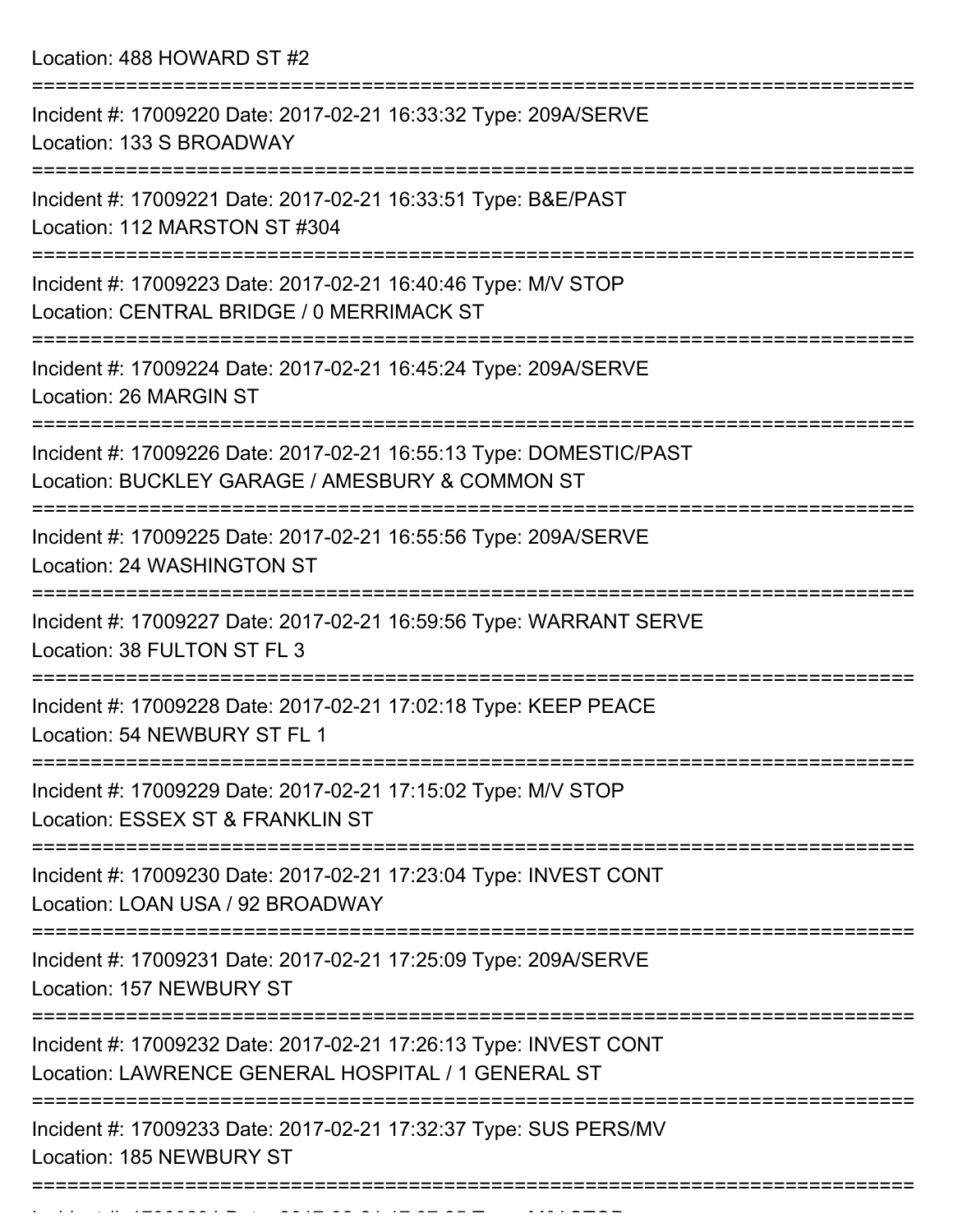Location: MERRIMACK ST & PARKER ST

| Incident #: 17009235 Date: 2017-02-21 17:39:41 Type: M/V STOP<br>Location: BROADWAY & CONCORD ST             |
|--------------------------------------------------------------------------------------------------------------|
| Incident #: 17009236 Date: 2017-02-21 17:41:40 Type: ANIMAL COMPL<br>Location: 133 HIGH ST                   |
| Incident #: 17009237 Date: 2017-02-21 17:50:37 Type: 209A/SERVE<br>Location: 90 LOWELL ST                    |
| Incident #: 17009238 Date: 2017-02-21 17:51:29 Type: 209A/SERVE<br>Location: 105 HAVERHILL ST                |
| Incident #: 17009239 Date: 2017-02-21 17:54:31 Type: M/V STOP<br>Location: 188 BROADWAY                      |
| Incident #: 17009240 Date: 2017-02-21 18:04:37 Type: MV/BLOCKING<br>Location: 207 ABBOTT ST                  |
| Incident #: 17009241 Date: 2017-02-21 18:06:17 Type: M/V STOP<br>Location: PARK ST & SAUNDERS ST             |
| Incident #: 17009242 Date: 2017-02-21 18:15:27 Type: AUTO ACC/NO PI<br>Location: ELKS LODGE / 652 ANDOVER ST |
| Incident #: 17009243 Date: 2017-02-21 18:24:15 Type: LARCENY/MV/PAST<br>Location: BROADWAY & VALLEY ST       |
| Incident #: 17009244 Date: 2017-02-21 18:32:33 Type: 209A/VIOLATION<br>Location: 116 DORCHESTER ST           |
| Incident #: 17009246 Date: 2017-02-21 18:42:17 Type: LARCENY/PAST<br>Location: 12 CRESTWOOD CIR              |
| Incident #: 17009245 Date: 2017-02-21 18:43:58 Type: ALARMS<br>Location: 80 BODWELL ST                       |
| Incident #: 17009247 Date: 2017-02-21 18:53:16 Type: LIC PLATE STO<br>Location: 109 EXETER ST                |
|                                                                                                              |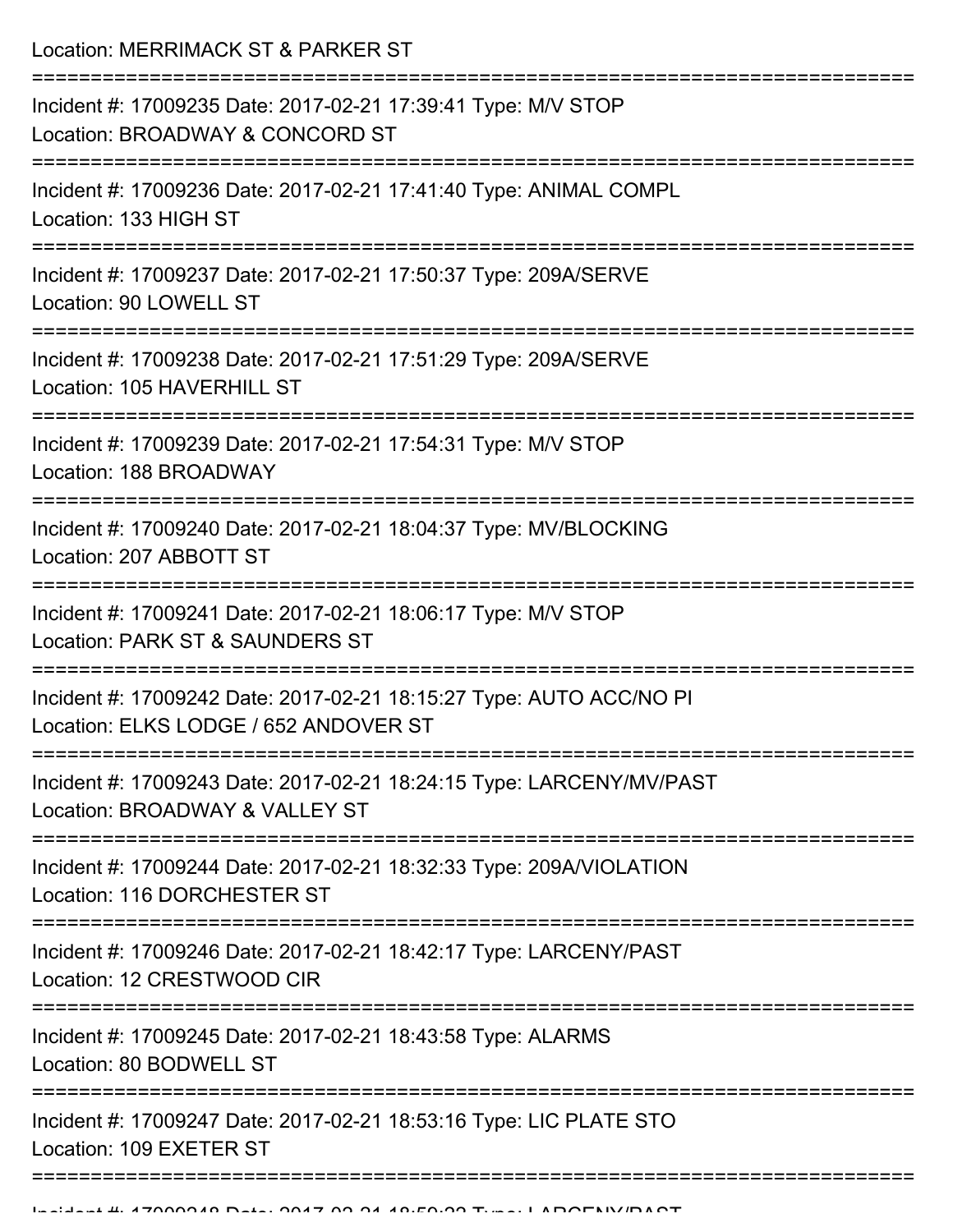Location: 105 WINTHROP AV =========================================================================== Incident #: 17009249 Date: 2017-02-21 19:15:30 Type: DRUG VIO Location: BURGER KING / 187 BROADWAY =========================================================================== Incident #: 17009250 Date: 2017-02-21 19:26:21 Type: B&E/PROG Location: 29 BOEHM ST #2 =========================================================================== Incident #: 17009251 Date: 2017-02-21 20:06:48 Type: ALARMS Location: 168 NEWBURY ST =========================================================================== Incident #: 17009252 Date: 2017-02-21 20:13:56 Type: M/V STOP Location: AMESBURY ST & CANAL ST =========================================================================== Incident #: 17009253 Date: 2017-02-21 20:30:13 Type: M/V STOP Location: BERKELEY ST & BRUCE ST =========================================================================== Incident #: 17009254 Date: 2017-02-21 20:37:31 Type: SUS PERS/MV Location: 113 WALNUT ST =========================================================================== Incident #: 17009256 Date: 2017-02-21 20:42:25 Type: A&B D/W PAST Location: 245 LAWRENCE ST =========================================================================== Incident #: 17009255 Date: 2017-02-21 20:44:38 Type: M/V STOP Location: ALLYN TER & BERKELEY ST =========================================================================== Incident #: 17009257 Date: 2017-02-21 20:47:24 Type: DOMESTIC/PROG Location: 48 UNION ST FL 2 =========================================================================== Incident #: 17009258 Date: 2017-02-21 21:08:04 Type: DOMESTIC/PROG Location: 424 ANDOVER ST FL 1 =========================================================================== Incident #: 17009259 Date: 2017-02-21 21:15:24 Type: A&B D/W PAST Location: 206 LAWRENCE ST =========================================================================== Incident #: 17009260 Date: 2017-02-21 21:32:11 Type: MEDIC SUPPORT Location: 101 S BOWDOIN ST =========================================================================== Incident #: 17009261 Date: 2017-02-21 21:37:27 Type: ALARMS Location: EL MERCADO GROCERY STORE / 49 WALNUT ST ===========================================================================

Incident #: 17009262 Date: 2017-02-21 22:00:03 Type: 209A/VIOLATION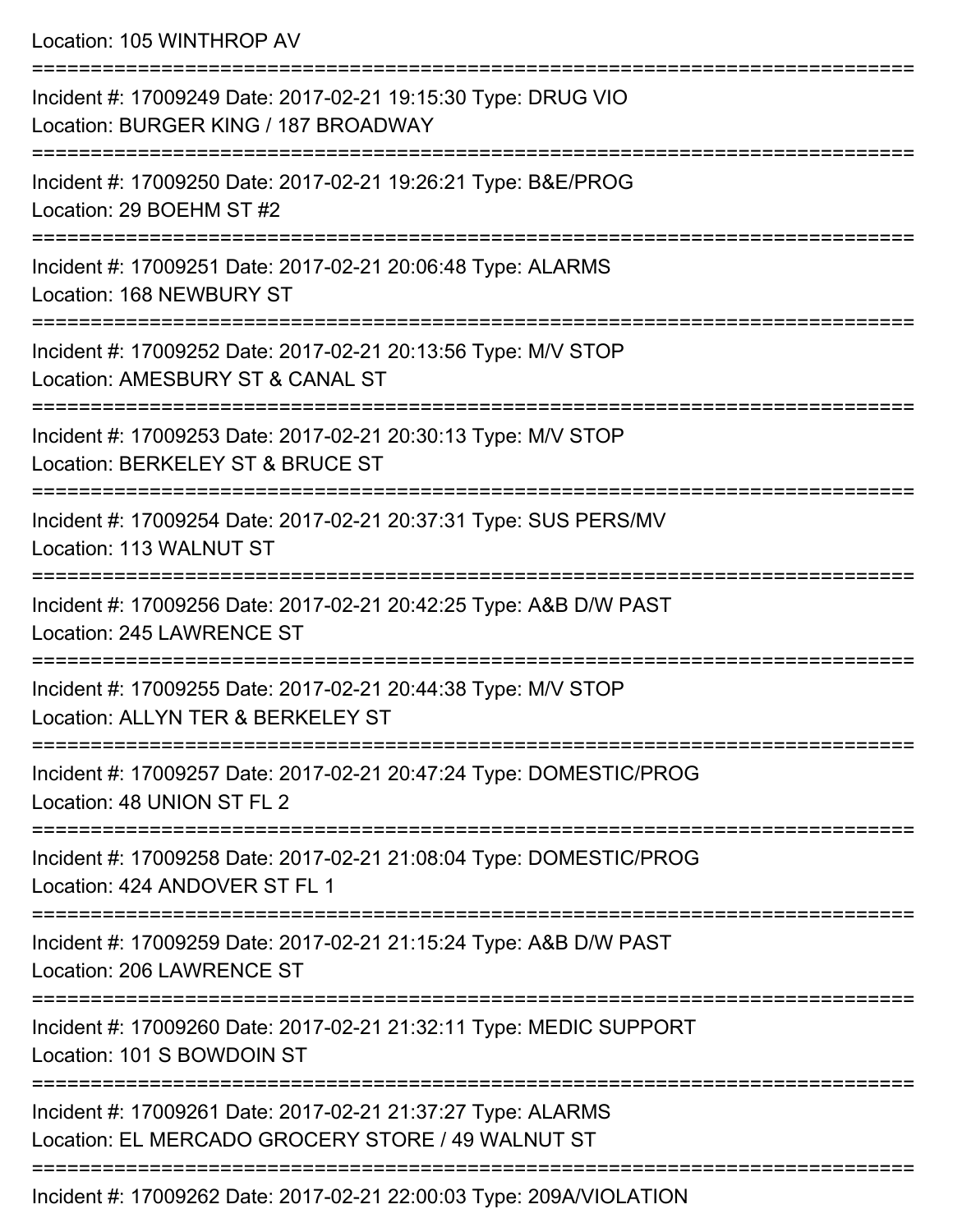| Incident #: 17009263 Date: 2017-02-21 22:20:11 Type: M/V STOP<br>Location: FRANKLIN ST & HAVERHILL ST                |
|----------------------------------------------------------------------------------------------------------------------|
| Incident #: 17009264 Date: 2017-02-21 22:22:18 Type: DOMESTIC/PROG<br>Location: 357 HOWARD ST #2                     |
| Incident #: 17009265 Date: 2017-02-21 22:38:25 Type: NOISE ORD<br>Location: 35 BENNINGTON ST #2                      |
| Incident #: 17009266 Date: 2017-02-21 22:56:53 Type: M/V STOP<br><b>Location: MERRIMACK ST</b>                       |
| Incident #: 17009267 Date: 2017-02-21 22:57:43 Type: M/V STOP<br><b>Location: 11 LAWRENCE ST</b>                     |
| Incident #: 17009269 Date: 2017-02-21 22:59:52 Type: KEEP PEACE<br>Location: 38 KENDALL ST                           |
| Incident #: 17009268 Date: 2017-02-21 23:00:11 Type: M/V STOP<br>Location: BROADWAY & ESSEX ST                       |
| Incident #: 17009270 Date: 2017-02-21 23:05:12 Type: SUS PERS/MV<br>Location: COMMONWEALTH MOTOR NISSAN / MARSTON ST |
| Incident #: 17009271 Date: 2017-02-21 23:08:59 Type: GUN CALL<br>Location: 112 JACKSON ST #2                         |
| Incident #: 17009272 Date: 2017-02-21 23:21:28 Type: M/V STOP<br>Location: AMESBURY ST & LEBANON ST                  |
| Incident #: 17009273 Date: 2017-02-21 23:26:01 Type: M/V STOP<br>Location: MERRIMACK ST & S BROADWAY                 |
| Incident #: 17009274 Date: 2017-02-21 23:33:44 Type: GENERAL SERV<br>Location: 204 LAWRENCE ST FL 1                  |
| Incident #: 17009275 Date: 2017-02-21 23:40:24 Type: A&B D/W PAST<br>Location: 312 JACKSON ST                        |
| Incident #: 17009276 Date: 2017-02-21 23:58:40 Type: TOW/REPOSSED                                                    |